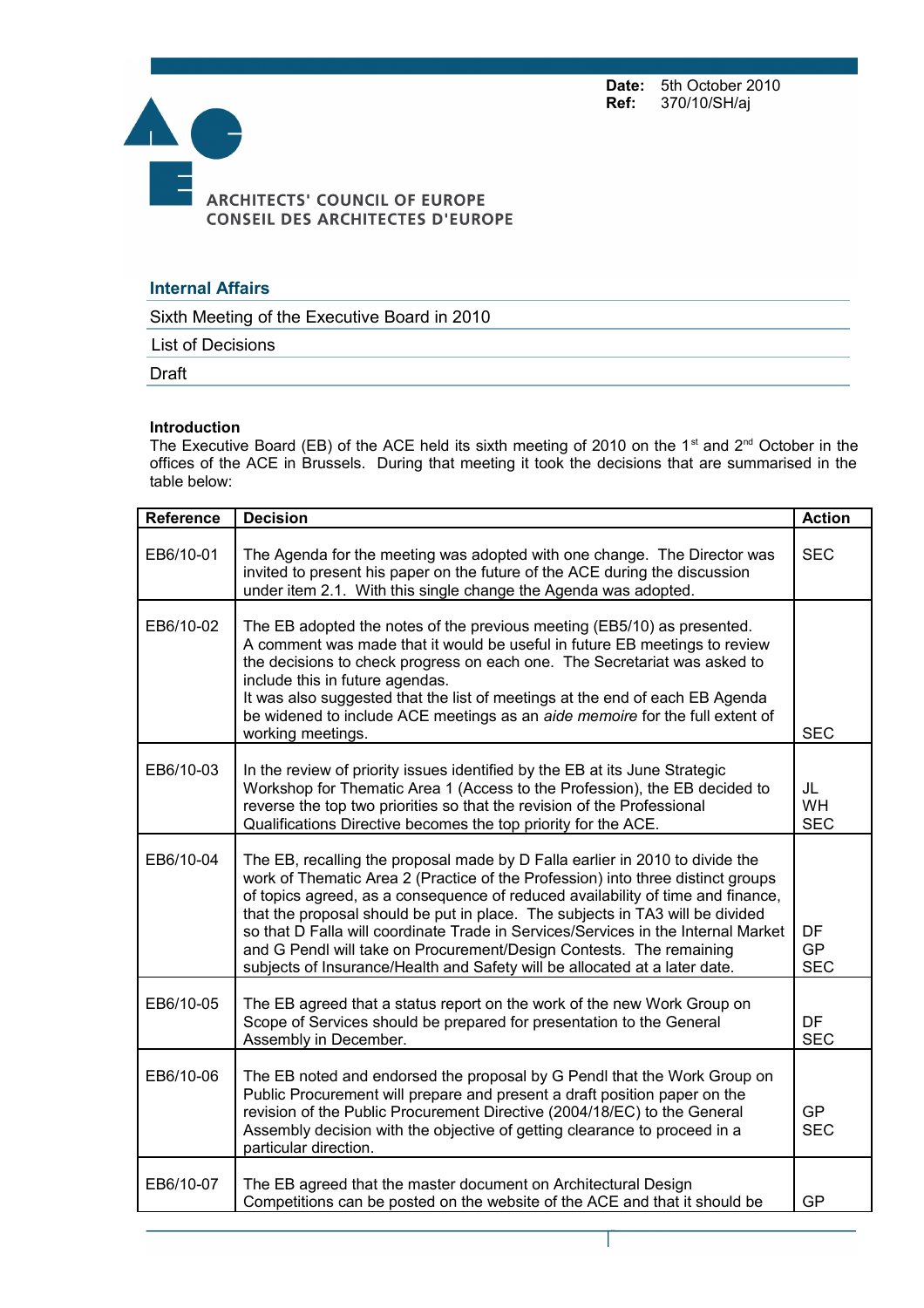|           | presented to the General Assembly in December.                                                                                                                                                                                                                                                                                                                                                                                                                                                                                                                                                                                                                                                | <b>SEC</b>                               |
|-----------|-----------------------------------------------------------------------------------------------------------------------------------------------------------------------------------------------------------------------------------------------------------------------------------------------------------------------------------------------------------------------------------------------------------------------------------------------------------------------------------------------------------------------------------------------------------------------------------------------------------------------------------------------------------------------------------------------|------------------------------------------|
| EB6/10-08 | The President requested, and the EB approved, that the matrix prepared after<br>the EB Strategic Workshop comparing the priorities identified by the EB to<br>those identified by the MOs be circulated to all members of the EB, to all<br>Chairs of Work Groups and to all MOs with a short deadline for comments<br>and/or additions in order to ensure that all available options for resourcing the<br>work of the ACE are identified and fed into the ongoing review process. She<br>also requested that the Coordinators of Thematic areas confirm the short key<br>messages to be included in her introductory speech at the General Assembly<br>during the forthcoming TA workshops. | <b>ALL</b><br><b>SEC</b>                 |
| EB6/10-09 | The EB recommended that a letter to the MOs should be prepared by the<br>President as soon as possible informing them in detail of the evolution of the<br>review of the ACE.                                                                                                                                                                                                                                                                                                                                                                                                                                                                                                                 | <b>SH</b><br><b>SEC</b>                  |
| EB6/10-10 | The Treasurer undertook to write to each country that contributed to the<br>Solidarity Fund in order to get their approval for the continued use, in 2011, of<br>the Fund to assist MOs that are having financial difficulty in paying their<br>subscription to the ACE. Subsequent to such approval, the necessary related<br>correspondence will be addressed by the Treasurer to specific member<br>organizations which have indicated difficulties in meeting the subscription<br>levels.                                                                                                                                                                                                 | <b>CL</b><br><b>SEC</b>                  |
| EB6/10-11 | The EB decided to offer to A Joyce, Director, the continuation, for 6 months of<br>the transitional arrangements that have been in place since the 1 <sup>st</sup> April 2010,<br>an offer that was accepted. In recognition of the additional workload that this<br>transitional mission represents, the EB confirmed that an exceptional<br>compensation would be negotiated with the Director in the coming weeks.                                                                                                                                                                                                                                                                         | <b>SH</b><br><b>CL</b><br><b>SEC</b>     |
| EB6/10-12 | The EB agreed that an open call for candidates to apply for the post of Head of<br>Office (actual title to be decided later) would be launched as soon as<br>reasonably possible. The objective will be to adequately profile the position<br>and try to have identified a suitable candidate before the 1 <sup>st</sup> April 2011. The<br>profile for the post and details of the call will be worked out by SH, JL, CL, WH<br>and GP.                                                                                                                                                                                                                                                      | <b>SH</b><br>JL<br><b>CL</b><br>WH<br>GP |
| EB6/10-13 | The EB discussed the draft calendar for 2011 and noted a number of dates<br>that should be changed. The Secretariat was mandated to revise the<br>proposed calendar, taking account of the comments of the EB and to re-<br>circulate it ahead of the distribution of the documents for the next EB meeting<br>and the General Assembly for approval by the EB.                                                                                                                                                                                                                                                                                                                               | <b>SEC</b>                               |
| EB6/10-14 | The EB agreed that the General Assembly would run to 17h00 on Saturday 4 <sup>th</sup><br>December, as necessary.                                                                                                                                                                                                                                                                                                                                                                                                                                                                                                                                                                             | <b>SEC</b>                               |
| EB6/10-15 | The EB noted the nominations received by the Secretariat for members of the<br>EB by rotation for 2011 and 2012. They are:<br>Konstantinos Belibassakis, Greece<br>Pawel Kobylanski, Poland<br>Mauro Latini, Italy<br>Christos Savva, Cyprus<br>Pierre-Henri Schmutz, Switzerland<br>The President requested that arrangements be made to permit an informal<br>meeting of the existing EB with the new members of the EB for 2011-2012 to<br>take place over a light dinner on the evening of $4th$ December, for the purpose<br>of an informal hand-over by the five outgoing EB members and pre-briefing of<br>the five in-coming EB members                                               | <b>SEC</b>                               |

Page 2 sur 5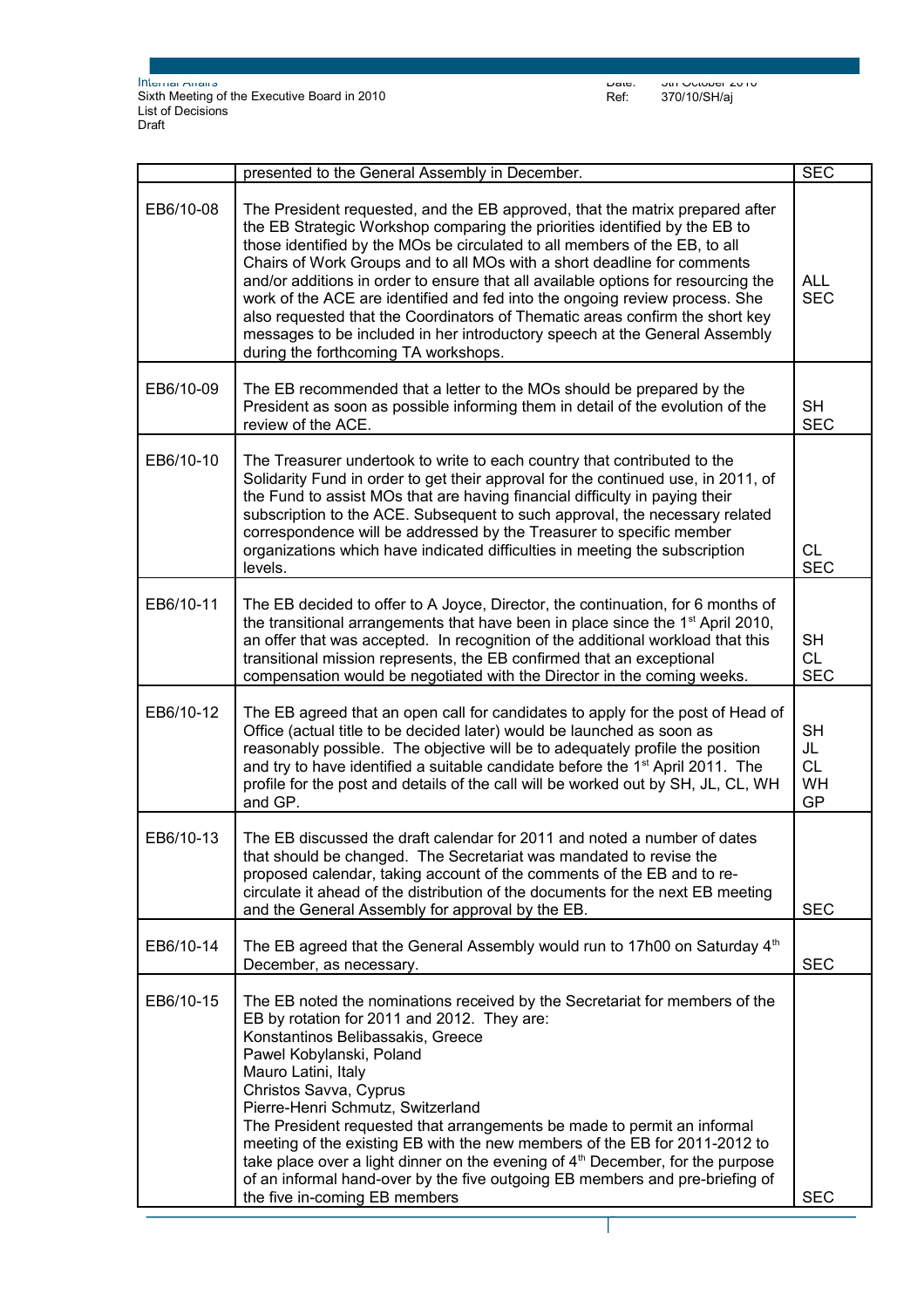Date: 5th October 2010 Ref: 370/10/SH/aj

| EB6/10-16 | The EB decided to propose that the rules in the By-laws of the ACE relating to<br>the nomination of members of the EB by rotation be modified so that invited<br>organisations that decline to nominate a candidate be moved to the end of the<br>rotation list and therefore not be invited to join the following rotation.                                                                                                                                                                                                                                                                                                                                                                                                                                                                                                                                                                                                                                                                                                                                                                                                                                                                                                                                                                                                                                                                                                                                                                                                                                                                                                                                                                                                                                                                                                                                                                                                                                                                                                                                                                                                                                                                                                                                                                                                                                                                                                                          | <b>SEC</b>       |
|-----------|-------------------------------------------------------------------------------------------------------------------------------------------------------------------------------------------------------------------------------------------------------------------------------------------------------------------------------------------------------------------------------------------------------------------------------------------------------------------------------------------------------------------------------------------------------------------------------------------------------------------------------------------------------------------------------------------------------------------------------------------------------------------------------------------------------------------------------------------------------------------------------------------------------------------------------------------------------------------------------------------------------------------------------------------------------------------------------------------------------------------------------------------------------------------------------------------------------------------------------------------------------------------------------------------------------------------------------------------------------------------------------------------------------------------------------------------------------------------------------------------------------------------------------------------------------------------------------------------------------------------------------------------------------------------------------------------------------------------------------------------------------------------------------------------------------------------------------------------------------------------------------------------------------------------------------------------------------------------------------------------------------------------------------------------------------------------------------------------------------------------------------------------------------------------------------------------------------------------------------------------------------------------------------------------------------------------------------------------------------------------------------------------------------------------------------------------------------|------------------|
| EB6/10-17 | In relation to the preparations for the 20 <sup>th</sup> Anniversary events of the ACE, the<br>EB took the following series of decisions:<br>All students and their professors that have been directly involved in the<br>1.<br>preparation of the ACE Exhibition are to be invited to the opening cocktail in<br>the European Parliament on the 30 <sup>th</sup> November<br>2.<br>The EB commented that the proposed layout of the exhibition panels<br>must be revised in order to ensure clarity and sobriety of presentation of the<br>projects, making sure that the information with name of each building, authors,<br>place and country/member organization is well displayed.<br>The EB stated that the way in which the selected projects are to be<br>3.<br>displayed must be sophisticated and must avoid presenting simple<br>technologies, the functioning of which are well understood<br>The EB requested that the proposed logo for the 20 <sup>th</sup> Anniversary be<br>4.<br>revised<br>5.<br>The Secretariat (A Joyce) is to seek to meet each of the speakers that<br>have confirmed their attendance in order to frame their interventions and to<br>inform the ACE respondents of the expected content of each intervention<br>The event in the European Parliament is to be re-named as the ACE<br>6.<br>20 <sup>th</sup> Anniversary Conference<br>$7_{\scriptscriptstyle{\sim}}$<br>Given the success in getting sponsorship, the EB agreed to accept the<br>quotation from D Davies, journalist, to be the rapporteur of the Conference in<br>the European Parliament so as to ensure a good report of the content of the<br>event will be available to the ACE<br>The key messages that the ACE wishes to transmit via its events must<br>8.<br>be clearly worked out in advance and must be consistently presented by the<br>ACE speakers during the day<br>The EB is to see the proposed presentation of the ACE Sector Study<br>9.<br>at least a week ahead of the ACE 20 <sup>th</sup> Anniversary Conference<br>The ACE is to offer one night's accommodation $(3rd$ December) to its<br>10<br>Past-Presidents and to the Presidents of international organisations that come<br>to attend its 20 <sup>th</sup> Anniversary events<br>The Secretariat is to prepare a draft of the agenda for the General<br>11.<br>Assembly of the 4 <sup>th</sup> December as soon as possible for approval by the<br>President | JL<br><b>SEC</b> |
| EB6/10-18 | The Secretariat was requested to prepare a Briefing Note on the role of the<br>ACE that highlights the benefits that membership brings to its member<br>organisations for presentation at the next EB meeting. Subsequently,<br>President requested that the text with the ACE achievements in the past 20<br>years be circulated to a number of 'veteran' delegates who can reasonably be<br>expected to contribute, with a deadline for reply to be determined by the<br>Secretariat.                                                                                                                                                                                                                                                                                                                                                                                                                                                                                                                                                                                                                                                                                                                                                                                                                                                                                                                                                                                                                                                                                                                                                                                                                                                                                                                                                                                                                                                                                                                                                                                                                                                                                                                                                                                                                                                                                                                                                               | <b>SEC</b>       |
| EB6/10-19 | In order to facilitate a fruitful exchange between the ACE and the UIA in the<br>context of the TA3 Workshop in Sofia, the Secretariat was requested to<br>circulate the work programme of the UIA Commission on Sustainability (led by<br>Sebastian El Kouli of Germany) to all participants ahead of the meeting.                                                                                                                                                                                                                                                                                                                                                                                                                                                                                                                                                                                                                                                                                                                                                                                                                                                                                                                                                                                                                                                                                                                                                                                                                                                                                                                                                                                                                                                                                                                                                                                                                                                                                                                                                                                                                                                                                                                                                                                                                                                                                                                                   | <b>SEC</b>       |
| EB6/10-20 | The EB decided to consider the composition of the Joint Working Party (JWP)<br>for 2011 at its next meeting after the matter is considered by the TA1<br>Workshop in Wiesbaden scheduled for the 8 <sup>th</sup> October                                                                                                                                                                                                                                                                                                                                                                                                                                                                                                                                                                                                                                                                                                                                                                                                                                                                                                                                                                                                                                                                                                                                                                                                                                                                                                                                                                                                                                                                                                                                                                                                                                                                                                                                                                                                                                                                                                                                                                                                                                                                                                                                                                                                                              | <b>SEC</b>       |

Page 3 sur 5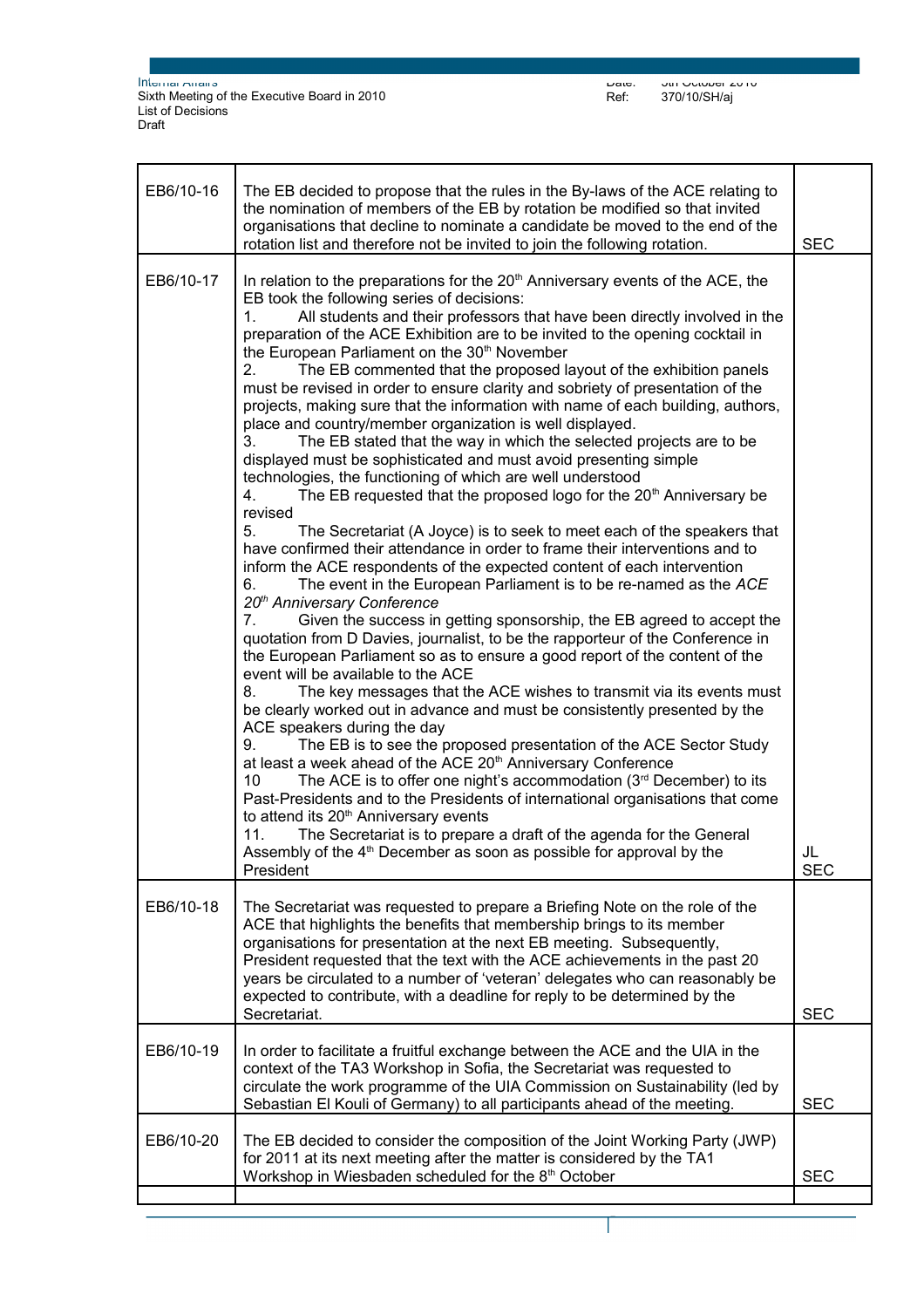Page 4 sur 5

I

| EB6/10-21 | The Secretariat was requested to prepare a Briefing Note for consideration at<br><b>SEC</b><br>the next EB meeting of the value of the JWP to the ACE.                                                                                                                                                                                                                                                                                                                                                                                      |                                                                                                                                                                                                                                                                                                                                                 |            |  |
|-----------|---------------------------------------------------------------------------------------------------------------------------------------------------------------------------------------------------------------------------------------------------------------------------------------------------------------------------------------------------------------------------------------------------------------------------------------------------------------------------------------------------------------------------------------------|-------------------------------------------------------------------------------------------------------------------------------------------------------------------------------------------------------------------------------------------------------------------------------------------------------------------------------------------------|------------|--|
| EB6/10-22 | The EB decided that the ACE should retain its seat on the Board of<br>Administrators of the EFAP and that it is Lionel Dunet TA 3 Coordinator who<br>should be nominated to take up the seat for the 2011, and that subsequent<br>ACE representation will be reviewed after that. It was noted that the next<br>EFAP Board would be elected during the next EFAP events in Brussels on the<br>18 <sup>th</sup> to 20 <sup>th</sup> November.                                                                                                |                                                                                                                                                                                                                                                                                                                                                 |            |  |
| EB6/10-23 | The EB agreed that A Joyce could accept the invitation made to the ACE to be<br>nominated as Vice-President of the European Council for Construction<br>Research, Development and Innovation (ECCREDI) and that such<br>commitment will be monitored and reviewed each mandate.                                                                                                                                                                                                                                                             |                                                                                                                                                                                                                                                                                                                                                 |            |  |
| EB/10-24  |                                                                                                                                                                                                                                                                                                                                                                                                                                                                                                                                             | The EB considered the Rules of Engagement for the European Energy<br>Efficiency Coalition (EEEC) and noted the relevance of the initiative to ACE. It<br>decided that the ACE should remain involved "at arms length" and that a<br>review of involvement should take place at the second EB meeting in 2011.                                   | <b>SEC</b> |  |
| EB6/10-25 | The EB considered the proposed changes to the ACE-AIA Accord and<br>concluded that the original text should stand with just one change – the<br>deletion of the reference to funding for delegates that attend events organised<br>by the parties to the Accord. Assuming agreement on the final wording is<br>reached on time, the signing ceremony will take place at 19h00 on the 2 <sup>nd</sup><br>December 2010 during the next EB meeting. This will be followed by a dinner<br>with the AIA President and the ACE EB.<br><b>SEC</b> |                                                                                                                                                                                                                                                                                                                                                 |            |  |
| EB6/10-26 | The Executive Board considered the list of invitations to external meetings and<br>decided that the persons named in the list below should represent the ACE.<br>Before the list was agreed, the Treasurer informed the EB that all budget for<br>these representations has been expended and that the final amounts for the<br>end of the year are not yet known.                                                                                                                                                                          |                                                                                                                                                                                                                                                                                                                                                 |            |  |
|           | 6 <sup>th</sup> October<br>7 <sup>th</sup> October<br>11 <sup>th</sup> October<br>12 <sup>th</sup> October<br>13th-14th October<br>14th October                                                                                                                                                                                                                                                                                                                                                                                             | $IMAGINE1 meeting - Brussels (A Joyce)$<br>ACE-EAAE Joint Working Party - Brussels (D Borak, J<br>Leyssens, W Haack, L Lazzari, A Joyce)<br>ECF preparatory meeting - Brussels (A Joyce, L<br>Hastir)<br>ECCREDI Council Meeting - Brussels (A Joyce)<br>UIA PPC Meeting - Paris (A Joyce)<br>UDG <sup>2</sup> Meeting - Namur (Antonio Borghi) |            |  |
|           | 21st-22 <sup>nd</sup> October<br>26th October<br>29 <sup>th</sup> October<br>17 <sup>th</sup> November                                                                                                                                                                                                                                                                                                                                                                                                                                      | CAT <sup>3</sup> Conference - Ankara (S Harrington)Sponsored by CAT<br>Hearing on PQD - Brussels (J Leyssens, J Jobi)<br>PQD Evaluation meeting - Brussels (T O'Muire, J<br>Leyssens, A Joyce)<br>ECF Manifesto Event - Brussels (S Harrington, A                                                                                               |            |  |
|           | 18th-20th November<br>19 <sup>th</sup> November                                                                                                                                                                                                                                                                                                                                                                                                                                                                                             | Joyce)<br>EFAP Events - Brussels (L Dunet, S Harrington, A<br>Joyce)<br>EOTA <sup>4</sup> Stakeholder Consultation - Brussels (A Joyce)                                                                                                                                                                                                         |            |  |
|           | 22 <sup>nd</sup> November<br>24th-27th November                                                                                                                                                                                                                                                                                                                                                                                                                                                                                             | ECF Meeting - Brussels (A Joyce)<br>Congress of the CCA <sup>5</sup> - Split(S Harrington)Sponsored by CCA                                                                                                                                                                                                                                      |            |  |

<span id="page-3-0"></span> $<sup>1</sup>$  Project run by Energy Cities</sup>

<span id="page-3-1"></span> $^2$  UDG: Urban Development Group

<span id="page-3-2"></span> $3$  CAT: Chamber of Architects of Turkey

<span id="page-3-3"></span> $4$  EOTA: European Organisation for Technical Assessments